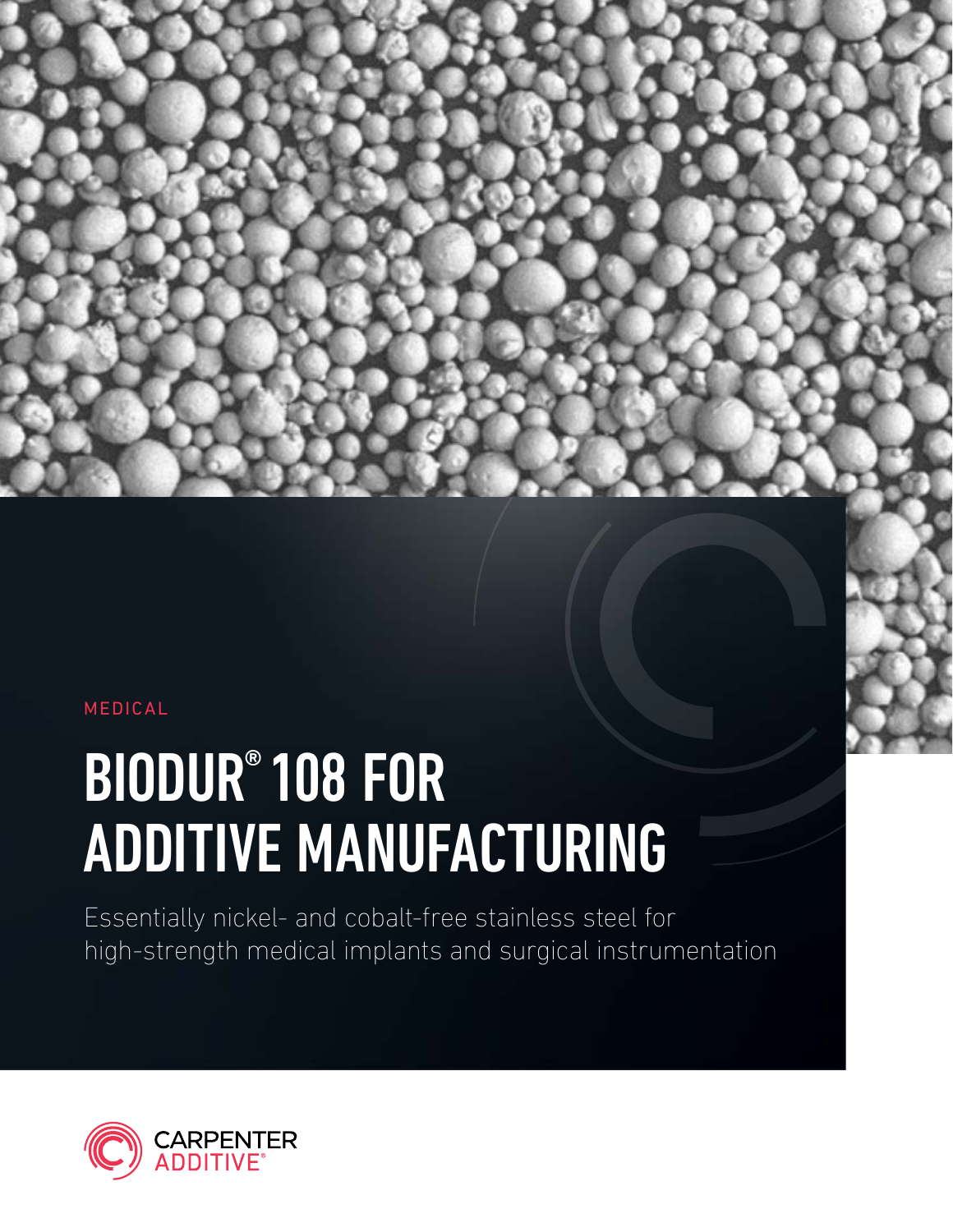# BioDur 108

Nickel sensitivity in the United States is estimated at 12% by the Center for Devices and Radiological Health (CDRH), and exposure to nickel ions released from the normal wear of medical implants can lead to adverse side effects. BioDur 108 offers a solution—an essentially nickel- and cobalt-free alternative to other stainless steel options.

#### BioDur 108 applications include:

- Implantable orthopedic devices
- High-strength surgical instrumentation
- Orthodontic devices
- Hypoallergenic jewelry

### • FDA-approved

- Essentially nickel-free stainless steel alloy
- Strong and corrosion-resistant
- Developed in response to patient allergies

#### Powerful stainless steel for high-quality manufacturing

The non-magnetic, austenitic phase structure of BioDur 108 is maintained by manganese (Mn) and a relatively high nitrogen content of approximately 1%. In addition to austenitic stability, the high nitrogen content improves corrosion resistance and strength, providing significant advantages compared to traditional stainless steels.

Carpenter Additive produces high-pressure, argonatomized BioDur 108 powder and offers laser-powder bed fusion (L-PBF) manufacturing services. Preliminary results show additively produced Biodur 108 is capable of Biodur 108 cold work strength according to ASTM F2229.

| <b>ADDITIVE MINIMUM EXPECTED PROPERTIES</b> |          |           |                |              |
|---------------------------------------------|----------|-----------|----------------|--------------|
| <b>CONDITION</b>                            | YS (ksi) | UTS (ksi) | ELONGATION (%) | <b>RA(%)</b> |
| As-Built                                    | 125.0    | 150.0     | 15.0           | 10.0         |
| Annealed                                    | 80.0     | 140.0     | 20.0           | 20.0         |
| HIP + Anneal                                | 80.0     | 140.0     | 30.0           | 25.0         |

*Minimum results from 3 heats of material (low and high nitrogen levels)*

| <b>TYPICAL CHEMISTRY (MEETS ASTM F2229)</b> |                   |  |  |
|---------------------------------------------|-------------------|--|--|
| <b>ELEMENT</b>                              | <b>ASTM F2229</b> |  |  |
| C                                           | $0.08$ max        |  |  |
| ∩                                           | N/A               |  |  |
| N                                           | $0.85 - 1.10$     |  |  |
| $\varsigma$                                 | $0.01$ max        |  |  |
| Mn                                          | $21.0 - 24.0$     |  |  |
| Cr.                                         | $19.0 - 23.0$     |  |  |
| Ni                                          | $0.05$ max        |  |  |
| Mo                                          | $0.50 - 1.50$     |  |  |
| Cu                                          | $0.25$ max        |  |  |
| Cо                                          | N/A               |  |  |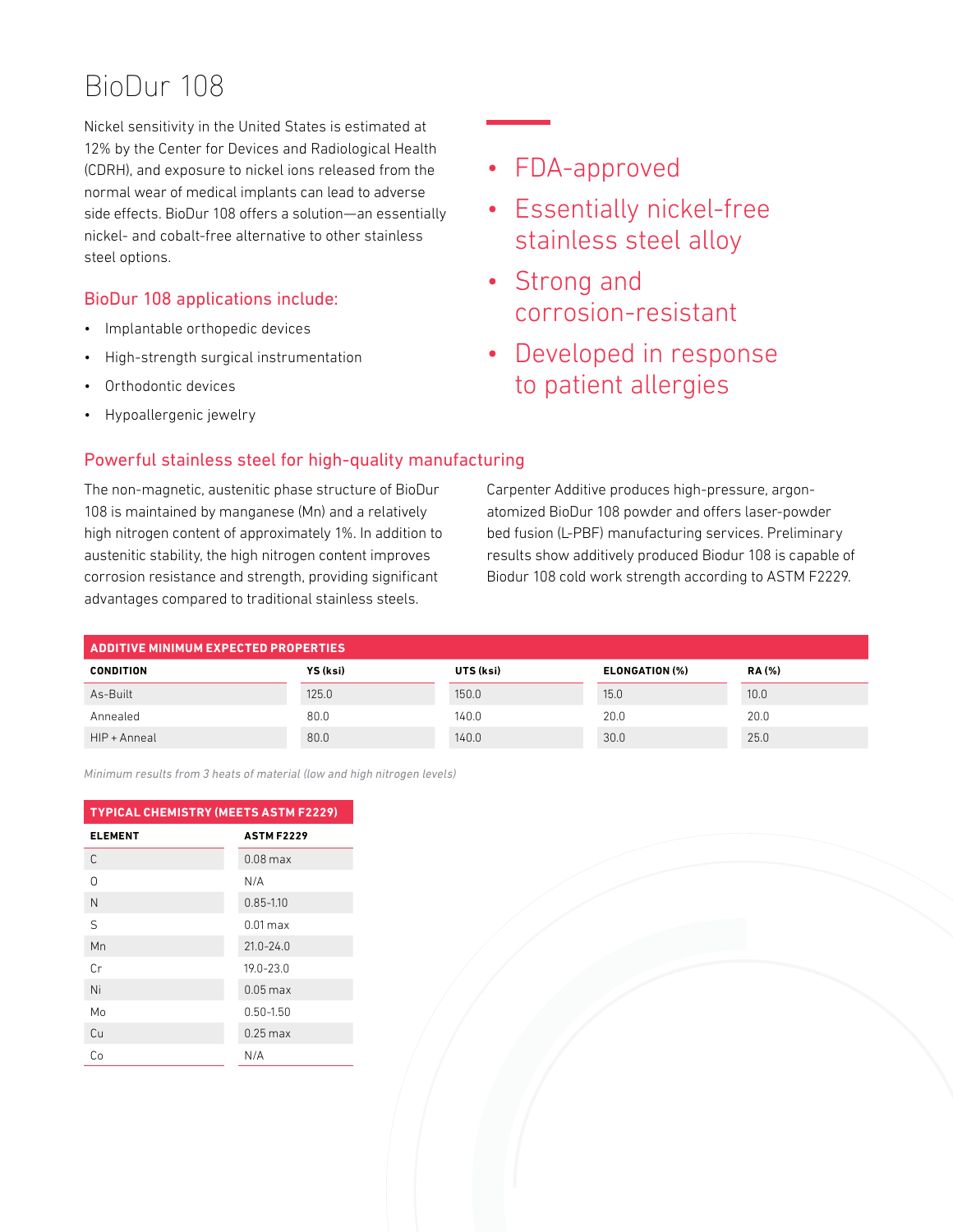## BioDur 108 additive manufacturing solutions

- AM annealed BioDur 108 can achieve strength comparable to up to 30% cold worked 316, but with greater ductility/elongation. Optimizations in chemistry and printing can achieve further improvement.
- BioDur 108's fully austenitic (non-magnetic) structure means no electromagnetic interference with magnetic resonance imaging (MRI) and other medical equipment, making it ideal for medical implants.
- BioDur 108 is nickel- and cobalt-free for reduced raw material costs and less alloy price volatility.